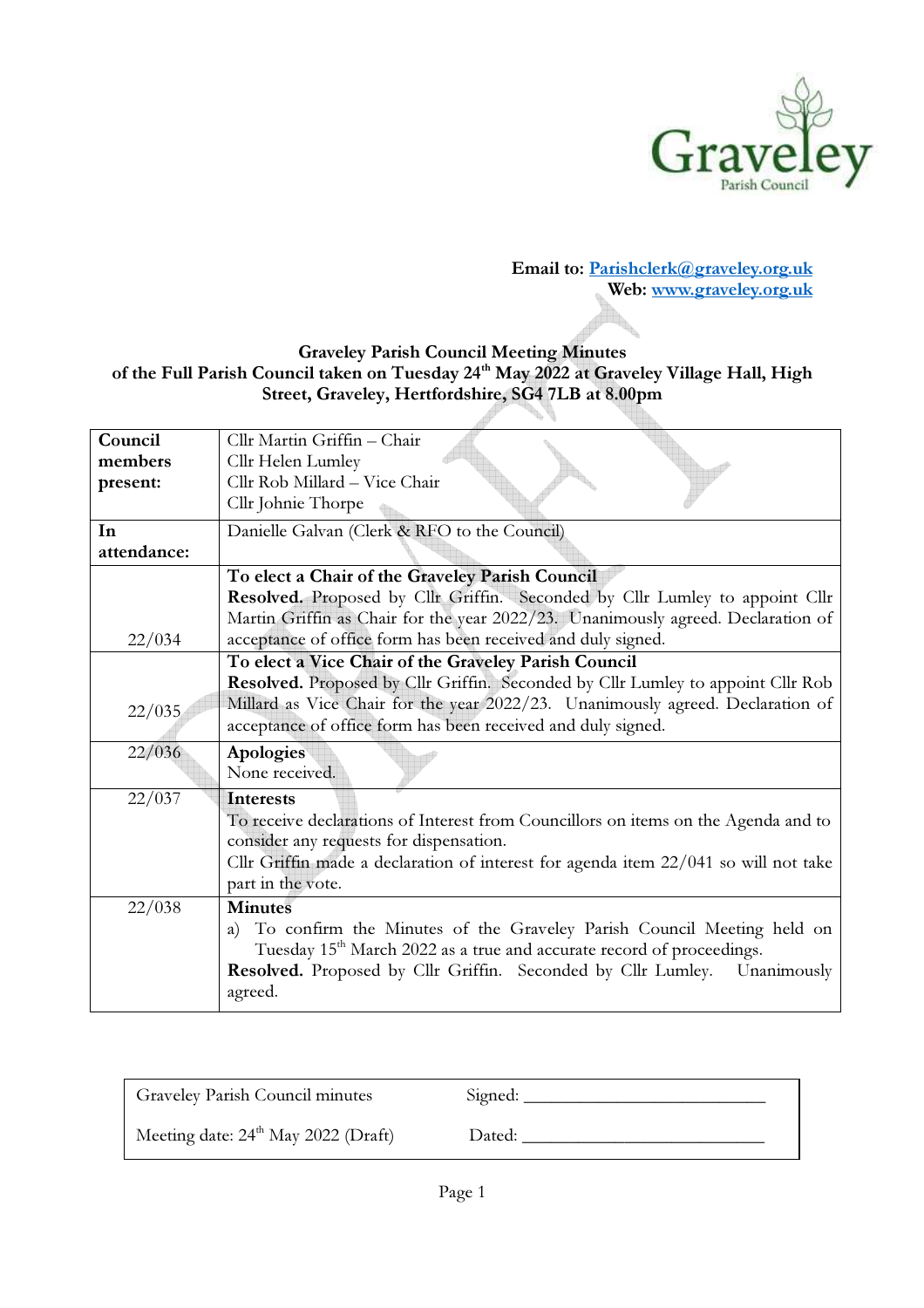| 22/039 | <b>Public Issues.</b>                                                                                                                             |  |
|--------|---------------------------------------------------------------------------------------------------------------------------------------------------|--|
|        | Cllr Lumley raised an issue on behalf of a member of the public regarding the                                                                     |  |
|        | overgrown hedge between the two pubs. (The clerk to send a note to HCC – Completed on                                                             |  |
|        | 25/05/2022). Phoned and emailed. Ref No. 401002721840)                                                                                            |  |
| 22/040 | Reports from County & District Councillors, Police and others                                                                                     |  |
|        | None.                                                                                                                                             |  |
| 22/041 | Finance                                                                                                                                           |  |
|        | To authorise payments made in accordance with the budget. The payment schedule                                                                    |  |
|        | was agreed. (8.20pm Cllr Griffin left the meeting and Cllr Millard chaired this                                                                   |  |
|        | agenda item).                                                                                                                                     |  |
|        | Resolved. Proposed by Cllr Millard. Seconded by Cllr Lumley.<br>Unanimously                                                                       |  |
|        | agreed. (8.23pm Cllr Griffin returned to the meeting.)                                                                                            |  |
| 22/042 | Planning                                                                                                                                          |  |
|        | To consider planning applications received.                                                                                                       |  |
|        | 22/01040/FP - Extension to existing workshop building. Brycelands<br>a)                                                                           |  |
|        | Removals and Storage Ltd, Jacks Hill, Graveley, SG4 7EQ.                                                                                          |  |
|        | No objection. Resolved. Proposed by Cllr Millard. Seconded by Cllr Thorpe.<br>Unanimously agreed.                                                 |  |
|        | b) To consider planning applications received during the period (Wednesday                                                                        |  |
|        | 18 <sup>th</sup> May to Tuesday 23 <sup>rd</sup> May 2022).                                                                                       |  |
|        | 22/00683/FPH - Manor Farmhouse, Manor Farm, Church Lane, Graveley, SG4                                                                            |  |
|        | 7BN Two storey rear extension and insertion of sash style windows. Time                                                                           |  |
|        | extension granted by the NHDC. Action: B/F to June meeting.                                                                                       |  |
| 22/043 | <b>Co-option of Councillor Vacancy</b>                                                                                                            |  |
|        | [The NHDC notice of vacancy has expired]. To consider and approve wording of                                                                      |  |
|        | advert.                                                                                                                                           |  |
|        | The advert was reviewed and agreed to be posted onto the web site and                                                                             |  |
|        | noticeboard.                                                                                                                                      |  |
|        | Resolved. Proposed by Cllr Griffin. Seconded by Cllr Lumley.<br>Unanimously                                                                       |  |
|        | agreed. (Completed on 26/05/2022).                                                                                                                |  |
| 22/044 | Highways Land - Church Lane                                                                                                                       |  |
|        | Complaint from a resident about Highways land on Church Lane.<br>This matter was discussed along with the two car parking spaces adjacent to this |  |
|        | area and the verge/plot in front of the Old Forge all belonging to Hertfordshire                                                                  |  |
|        | County Council Highways. It was agreed that Graveley Parish Council will write to                                                                 |  |
|        | Highways regarding these complaints.                                                                                                              |  |
|        | Resolved. Proposed by Cllr Griffin. Seconded by Cllr Thorpe.<br>Unanimously                                                                       |  |
|        | agreed.                                                                                                                                           |  |

| Graveley Parish Council minutes       | Signed: |
|---------------------------------------|---------|
| Meeting date: $24th$ May 2022 (Draft) | Dated:  |